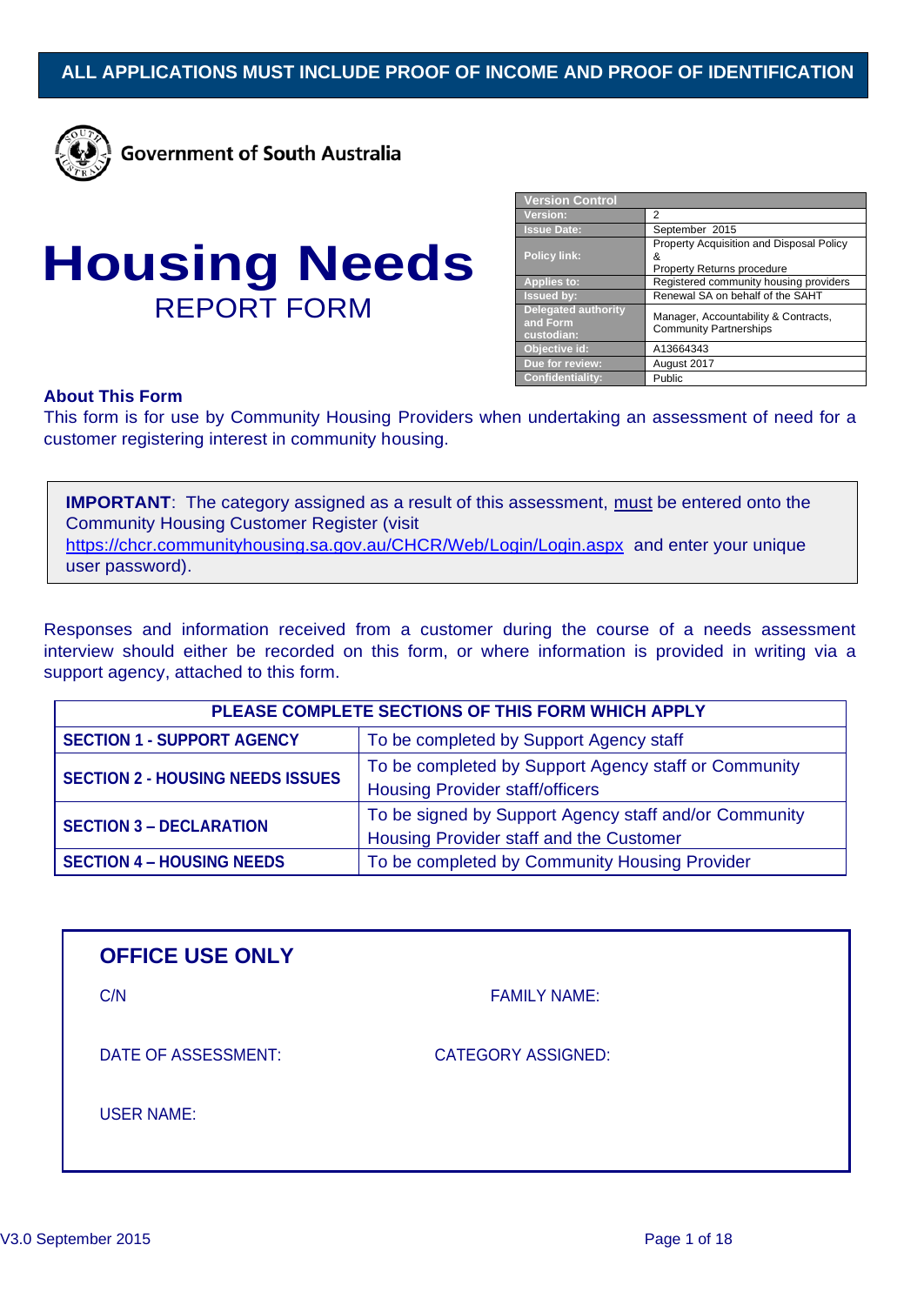## **What is a Housing Needs Assessment?**

It is a series of questions to determine the nature and urgency of a customer's housing requirements. Customers' needs are categorised according to the following three categories:

| <b>NEEDS</b> | <b>DESCRIPTION</b>                                                                                                                                                                                                                                     |
|--------------|--------------------------------------------------------------------------------------------------------------------------------------------------------------------------------------------------------------------------------------------------------|
| Category 1   | Customers in urgent need (refer page 4 for detailed description)                                                                                                                                                                                       |
| Category 2   | Customers who are not in urgent need but for whom other housing<br>options are not suitable or accessible as a long term option (including<br>tenants whose current housing is unsuitable in the long term)<br>(refer page 5 for detailed description) |
| Category 3   | Customers who meet the income and assets test who do not meet needs<br>criteria for Categories 1 or 2 (refer page 5 for detailed description)                                                                                                          |

# **When is a Housing Needs Assessment undertaken?**

Category of Need can be assigned by a **Community Housing Provider** using this *Housing Needs Assessment Report Form.*

When a customer's Registration is lodged in the Community Housing Customer Register, an 'indicative' category of need is assigned based on their response to 'trigger' questions within the Registration of Interest (ROI) Form.

This category establishes their position on the Register and the relative urgency of their housing requirements, ensuring those customers in greatest need are given priority.

Where responses to the 'trigger' questions indicate that the customer potentially has a higher level of housing need, the customer should be offered the opportunity to further discuss their individual circumstances (a Housing Needs Assessment).

If the Housing Needs Report Form has been completed electronically it can be attached to the customer's ROI on the Community Housing Customer Register (CHCR) in pdf format.

With written consent from the customer this may be shared with other Non Government Organisation (NGO) housing providers who have been selected as a preference on the customer's ROI.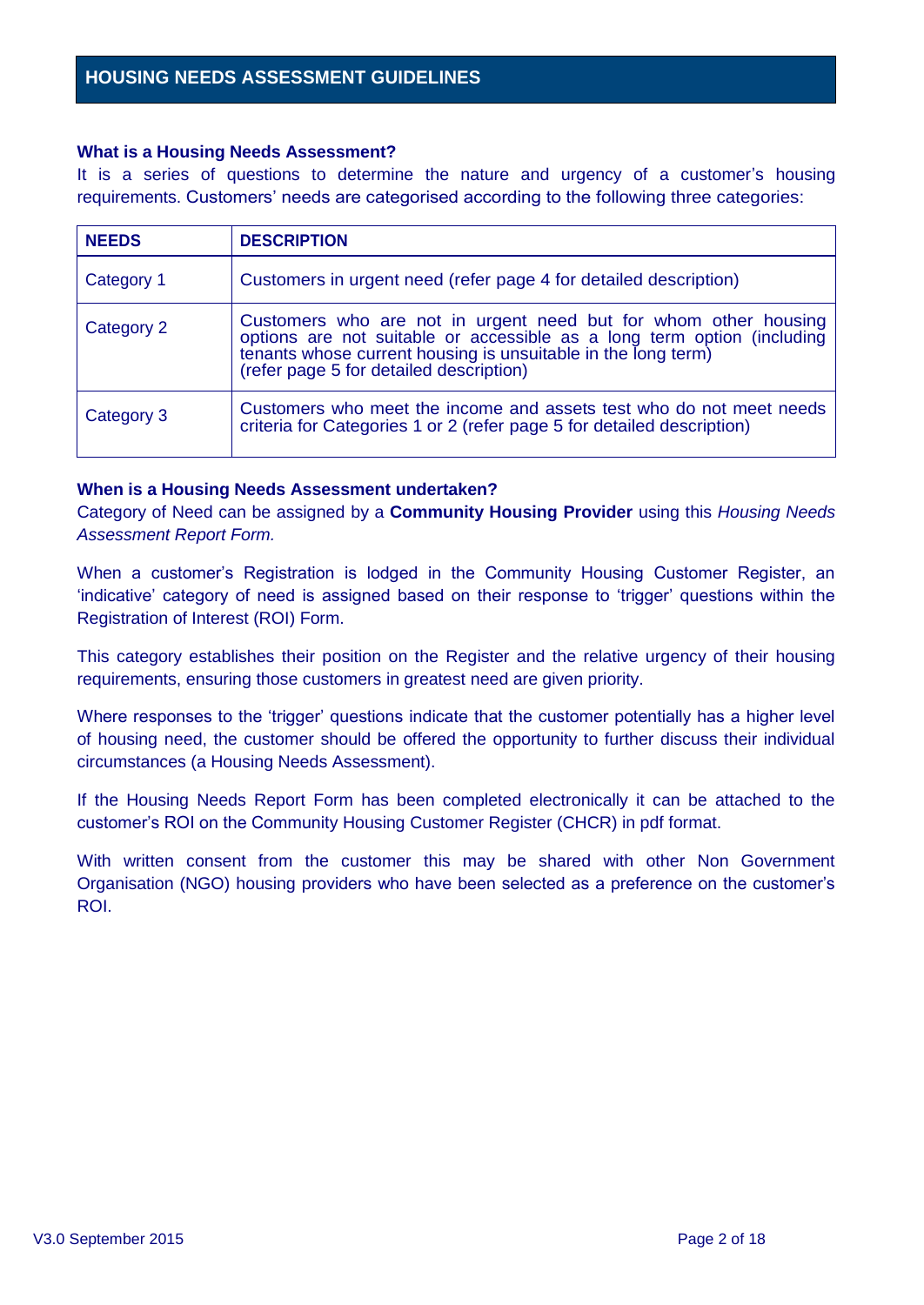| Step 1A   | Referring/Support Agency already providing support services to<br>customer, making referral to Community Housing Provider for housing<br>services will:<br>Complete Section 1 - Agency Referral and Section 2 - Housing<br>1.<br>Needs.<br>2.<br>Forward this form (along with a Registration of Interest Form for<br>the customer if not already lodged) to the relevant community<br>housing provider.                                                      |
|-----------|---------------------------------------------------------------------------------------------------------------------------------------------------------------------------------------------------------------------------------------------------------------------------------------------------------------------------------------------------------------------------------------------------------------------------------------------------------------|
| <b>or</b> | A community housing provider receiving a Registration of Interest Form                                                                                                                                                                                                                                                                                                                                                                                        |
| Step 1B   | (ROI Form) directly will:<br>Enter the Registration of Interest and create the customer on the<br>1.<br><b>Community Housing Customer Register;</b><br>Arrange an interview with the Customer;<br>2.<br>3.<br>Use the information on the ROI form as a trigger for further<br>information collection using this form to record circumstances;<br>Complete Section 2 - Housing Needs requesting documentary<br>4.<br>verification of category 1 or 2 criteria. |
| Step 2    | Referral Agency and/or Community Housing Provider staff as well as<br>the <b>Customer</b> to sign the Declaration at Section 3.                                                                                                                                                                                                                                                                                                                               |
| Step 3    | <b>Community housing provider</b> staff to determine housing needs category<br>outcome at Section 4 using the Assessment Matrix provided at Q11.                                                                                                                                                                                                                                                                                                              |
| Step 4    | Category assigned to be updated on the Customer's Registration record<br>within the Community Housing Customer Register.                                                                                                                                                                                                                                                                                                                                      |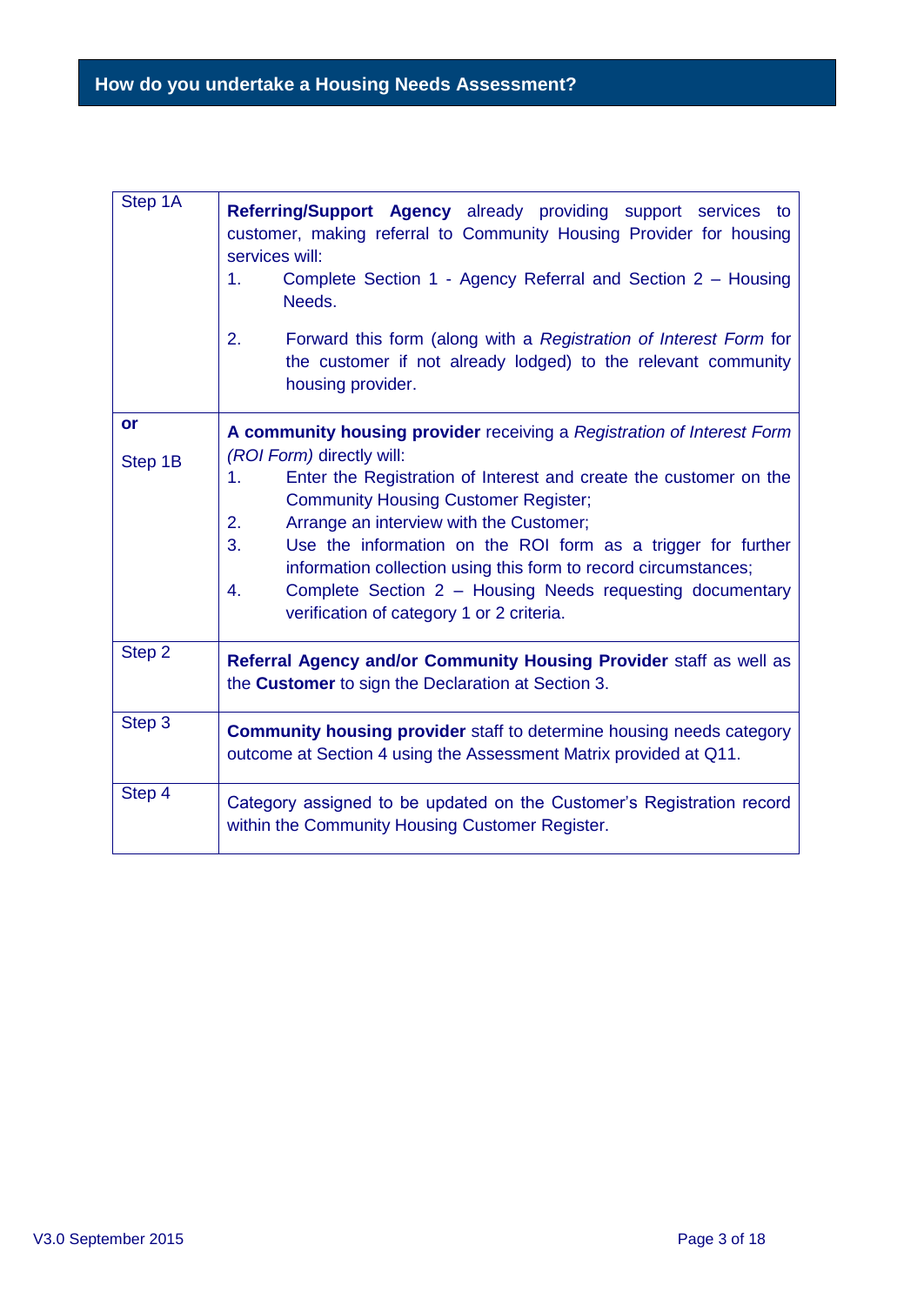# **ASSIGNMENT OF CATEGORIES**

# **Assignment to Category 1**

Registrants placed in Category 1 are deemed to be in urgent housing need with long term barriers to accessing or maintaining private housing options.

Where a member of the Registrant Household meets:

- At least one of the Homeless/At Risk needs criteria AND
- $\overline{\phantom{a}}$  At least one access barrier to private housing AND
- The Accommodation History and/or Housing Options assessments indicate that one or more members of the household have a housing need for which private housing is unsuitable in the long term;

then the Registrant/Registrant Household is deemed to have Category 1 needs.

Where the household member with the Category 1 needs is not a member of the Principal Household, the Registrant Household will only be eligible for Category 1 if the member is able to show that they normally reside with the Principal Household, i.e. they:

- have an ongoing history of residency with the Principal Household (12 months or more immediately prior to the date the Registration was submitted), OR
- $\vee$  are related to a member of the Principal Household, OR
- were directed or requested to reside with a member of the Principal Household (e.g. bail conditions, carer relationships etc), OR
- can show that they are currently registered by Centrelink at the same address as a member of the Principal Household.

Where the household member with the Category 1 needs does not normally reside with the Principal Household, they could lodge their own Registration, provided they are assessed as being capable of maintaining an independent tenancy.

## **Assignment to Category 2**

Registrants placed in Category 2 are not considered to be currently in urgent housing need but have long term barriers to accessing or maintaining private housing options.

The Registrant Household must meet:

- At least one access barrier to private housing (refer to "Homeless/At Risk Criteria page 6), AND
- The Accommodation History and/or Housing Options assessments must indicate that one or more members of the household have a housing need for which private housing is unsuitable in the long term.

In addition, if the Registrant Household passes the Base Eligibility requirements but fails the Income and/or Assets tests, they are automatically eligible for Category 2 if they meet at least one of the following criteria:

- Recipient of Disability Support Pension (DSP)
- Recipient of Total and Permanently Capacitated Pension (TPI)
- $\vee$  Refugee in Australia for less than 2 years.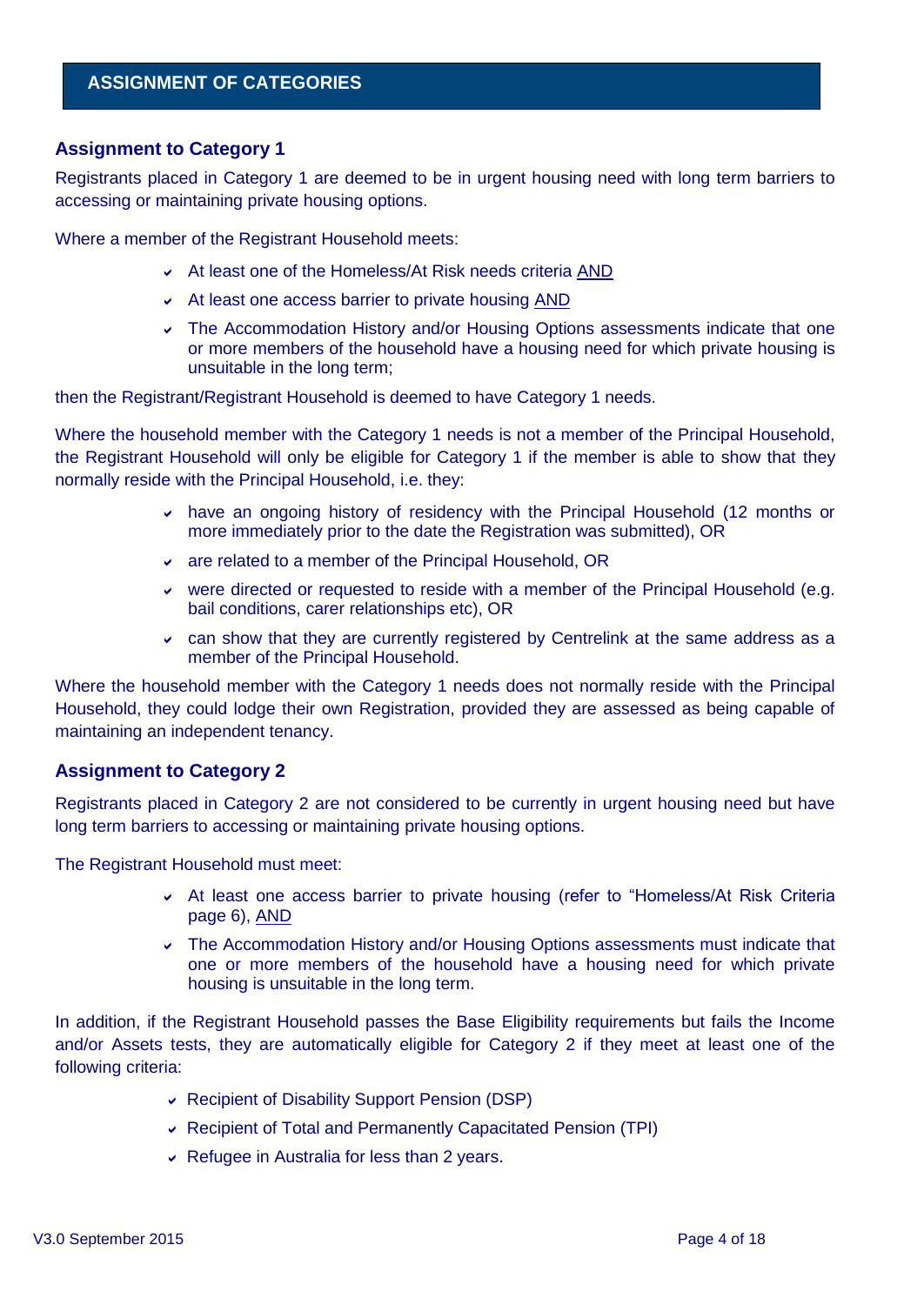Where the household member with the Category 2 needs is not a member of the Principal Household (refer to Section 4 of the *Community Housing Eligibility Policy and Procedures*), the Registrant Household will only be eligible for Category 2 if the member is able to show that they normally reside with the Principal Household, i.e. they,

- $\overline{\phantom{a}}$  have an ongoing history of residency with the Principal Household (12 months or more immediately prior to the date the Registration was submitted), OR
- are related to a member of the Principal Household, OR
- were directed or requested to reside with a member of the Principal Household (e.g. bail conditions, carer relationships etc), OR
- $\sim$  can show that they are currently registered by Centrelink at the same address as a member of the Principal Household.

Where the household member with the Category 2 needs does not normally reside with the Principal Household, they could lodge their own Registration, provided they are assessed as being capable of maintaining an independent tenancy.

 *Note - Registrants who meet Automatic entry criteria for Category 2 are not required to undergo a Housing Needs Assessment unless it is considered that they may have a higher level of need i.e. Category 1 needs.*

# **Assignment to Category 3**

Registrants are assigned to Category 3 if they are not considered to have urgent housing needs or long term barriers to other housing options. In other words, if they do not meet Category 1 or 2 criteria, they will be assigned Category 3 status.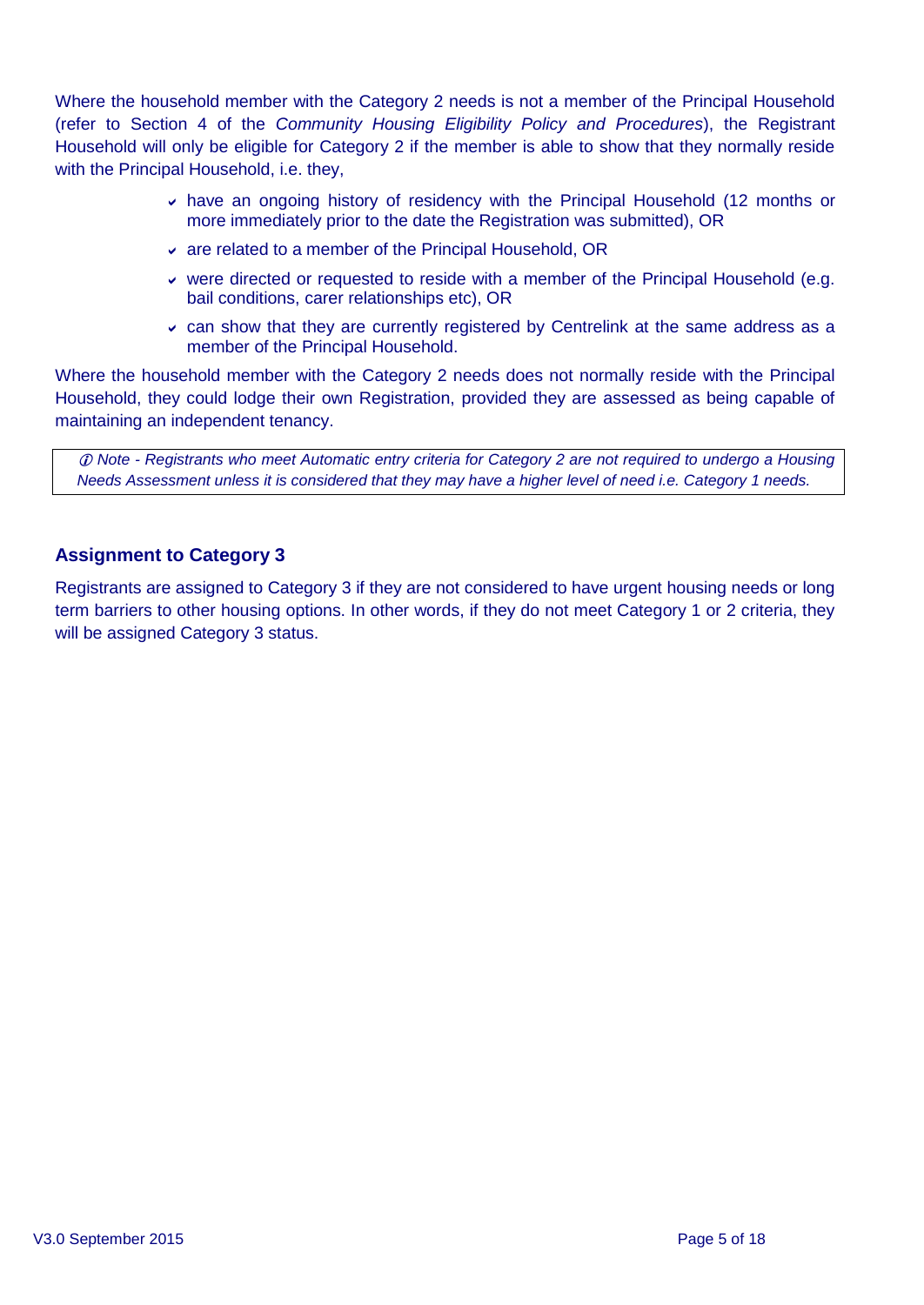# **Homeless/At Risk Criteria**

| <b>Homeless/At Risk criteria</b>                                                                                                                                                                                                                                                                                                                                                                                                                                                       | <b>Example sources of verification</b>                                                                                                                                                                                       |
|----------------------------------------------------------------------------------------------------------------------------------------------------------------------------------------------------------------------------------------------------------------------------------------------------------------------------------------------------------------------------------------------------------------------------------------------------------------------------------------|------------------------------------------------------------------------------------------------------------------------------------------------------------------------------------------------------------------------------|
| Homeless or inadequately housed                                                                                                                                                                                                                                                                                                                                                                                                                                                        |                                                                                                                                                                                                                              |
| A person is considered to be "homeless" if the only housing which<br>they have access to:<br>damages or is likely to damage their health; or<br>$\vee$ threatens their safety; or<br>marginalises them through failing to provide access to:<br>✔<br>adequate personal amenities or<br>$\cdot$ the economic and social supports that a<br>home normally affords; or<br>has no security of tenure (i.e., the person has no legal right<br>v<br>to continued occupation of the housing). | $\vee$ Notice to Quit<br>Relevant termination orders from<br><b>Residential Tenancies Tribunal</b><br>$\vee$ HIA order regarding the limited<br>amenity of the property<br>Shelter or other support agency<br>documentation. |
| Homeless people include those:                                                                                                                                                                                                                                                                                                                                                                                                                                                         |                                                                                                                                                                                                                              |
| v without conventional accommodation, such as people living<br>on the streets, sleeping in parks, squats, cars or makeshift<br>dwellings for temporary shelter (improvised homes, tents and<br>sleep outs)<br>who move frequently between various forms of temporary<br>shelter (e.g. friends, emergency accommodation<br>$\sim$ and $\frac{may}{(depending on the customer's circumstances)}$<br>include people living in hostels and boarding houses (12<br>weeks or less).          |                                                                                                                                                                                                                              |
| Victim of natural disaster                                                                                                                                                                                                                                                                                                                                                                                                                                                             | Current landlord<br>↓ Insurance Office                                                                                                                                                                                       |
| Victim of a flood, fire or other natural event that makes it unsafe or<br>impractical to live in the current property.                                                                                                                                                                                                                                                                                                                                                                 | $\vee$ SA Police<br>► Fire or Emergency Services                                                                                                                                                                             |
| Living in transitional or crisis housing                                                                                                                                                                                                                                                                                                                                                                                                                                               | ↓ Verifying documentation from the<br>housing provider<br>Shelter or other support agency                                                                                                                                    |
| Life threatening situation at home                                                                                                                                                                                                                                                                                                                                                                                                                                                     | ↓ SA police or other agency                                                                                                                                                                                                  |
| <b>Persistent harassment</b>                                                                                                                                                                                                                                                                                                                                                                                                                                                           | $\vee$ SA police or other agency e.g.<br>mediation service, counselling                                                                                                                                                      |
| Ongoing harassment which damages or is likely to damage a<br>person's health or threaten their safety.                                                                                                                                                                                                                                                                                                                                                                                 | service                                                                                                                                                                                                                      |
| Domestic or family violence                                                                                                                                                                                                                                                                                                                                                                                                                                                            | Any reputable third party verification.<br>v.<br>This may include a police officer,                                                                                                                                          |
| Violence occurring between immediate/extended family members,<br>including de facto relationships. Abuse may be physical,<br>psychological, emotional, sexual, social or economic.                                                                                                                                                                                                                                                                                                     | health worker, legal worker, friend,<br>relative, neighbour, local clergy, or<br>other person.                                                                                                                               |
| Victim of major crime                                                                                                                                                                                                                                                                                                                                                                                                                                                                  | State or Federal police (including<br>interstate police)                                                                                                                                                                     |
| Victim of very serious crime e.g. attempted murder, rape, armed<br>robberies and other incidents which require a dedicated police<br>response. On occasions incidents are declared as "major crimes"<br>and investigated by specialist groups of police. In determining<br>whether a person is a victim of a major crime, verification is<br>required from the police.                                                                                                                 | Victim support service<br>v<br>Trauma counselling service                                                                                                                                                                    |
| Sector initiated transfer                                                                                                                                                                                                                                                                                                                                                                                                                                                              | Relevant sector approval e.g. by<br>v<br><b>Renewal SA or Community Housing</b>                                                                                                                                              |
| A transfer initiated by either Renewal SA or Community Housing<br>Provider for asset management, tenancy management or other<br>reasons.                                                                                                                                                                                                                                                                                                                                               | Provider                                                                                                                                                                                                                     |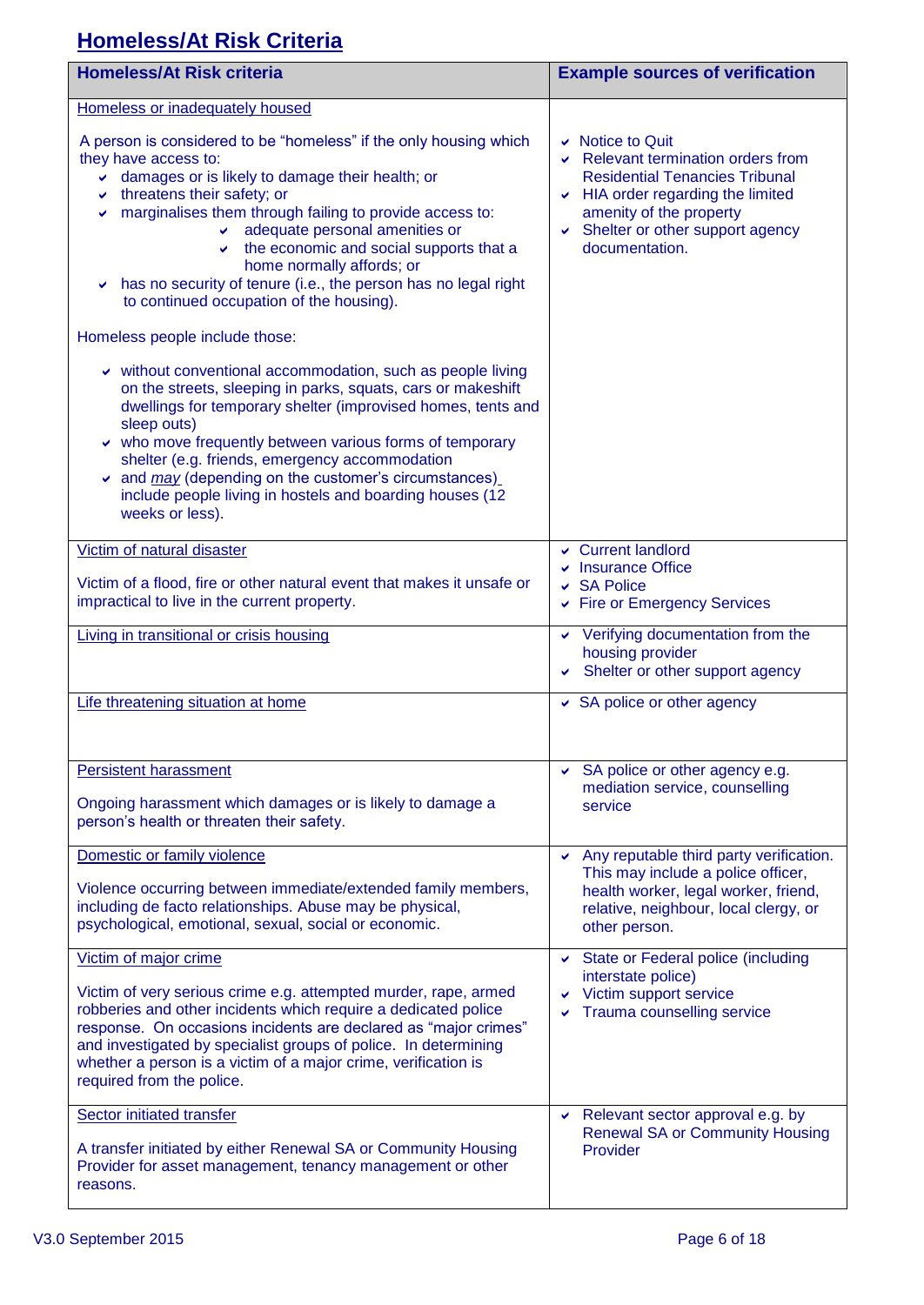# **Barriers to Housing Access**

| <b>Barriers to Housing Access criteria</b>                                                                                                                                                                                                                                          | <b>Example sources of verification</b>                                                                                                                                                                     |
|-------------------------------------------------------------------------------------------------------------------------------------------------------------------------------------------------------------------------------------------------------------------------------------|------------------------------------------------------------------------------------------------------------------------------------------------------------------------------------------------------------|
| Long term health issues<br>Significant health issues that would impact upon the Registrant's<br>ability to negotiate or maintain other housing options in the long<br>term e.g. chronic fatigue, terminal illnesses.                                                                | Medical or health practitioner                                                                                                                                                                             |
| Long term disability issues<br>Significant disability issues impacting on the Registrant's ability to<br>negotiate or maintain other housing options in the long term e.g.<br>need for extensive modifications.                                                                     | Medical or health practitioner<br>$\checkmark$<br>Trauma counselling service<br>$\checkmark$<br><b>Domiciliary Care</b><br><b>Disability Support Service</b><br>V                                          |
| Discrimination in private rental<br>This refers to Registrant characteristics which significantly impede<br>the Registrant's ability to access and maintain private rental e.g.<br>may include race, colour, religion, culture etc.                                                 | <b>Renewal SA</b><br>$\checkmark$<br>Support agency                                                                                                                                                        |
| Person exiting institutional care<br>A person exiting a medium to long term period of institutionalised<br>care.                                                                                                                                                                    | Correctional Services<br><b>Rehabilitation Services</b><br><b>Strathmont Centre/Glenside Hospital</b><br>Julia Farr Centre<br><b>Families SA</b><br>V<br>Community based organisations<br>(e.g. Minda Inc) |
| <b>Lack of financial skills/resources</b><br>Chronic financial hardship impacting on the Registrant's ability to<br>negotiate or maintain other housing options - factors such as the<br>disposable income, level of debt and how the debt has been<br>incurred will be considered. | Financial Counsellor<br><b>Renewal SA</b><br>$\checkmark$<br><b>Community Agency</b><br>v<br><b>Supported Accommodation</b><br>Assistance Program (SAAP) agency                                            |
| Lack of social skills/resources<br>Chronic lack of social or interpersonal skills which would make it<br>difficult for the Registrant to access and maintain other forms of<br>housing.                                                                                             | Support agency.<br>V                                                                                                                                                                                       |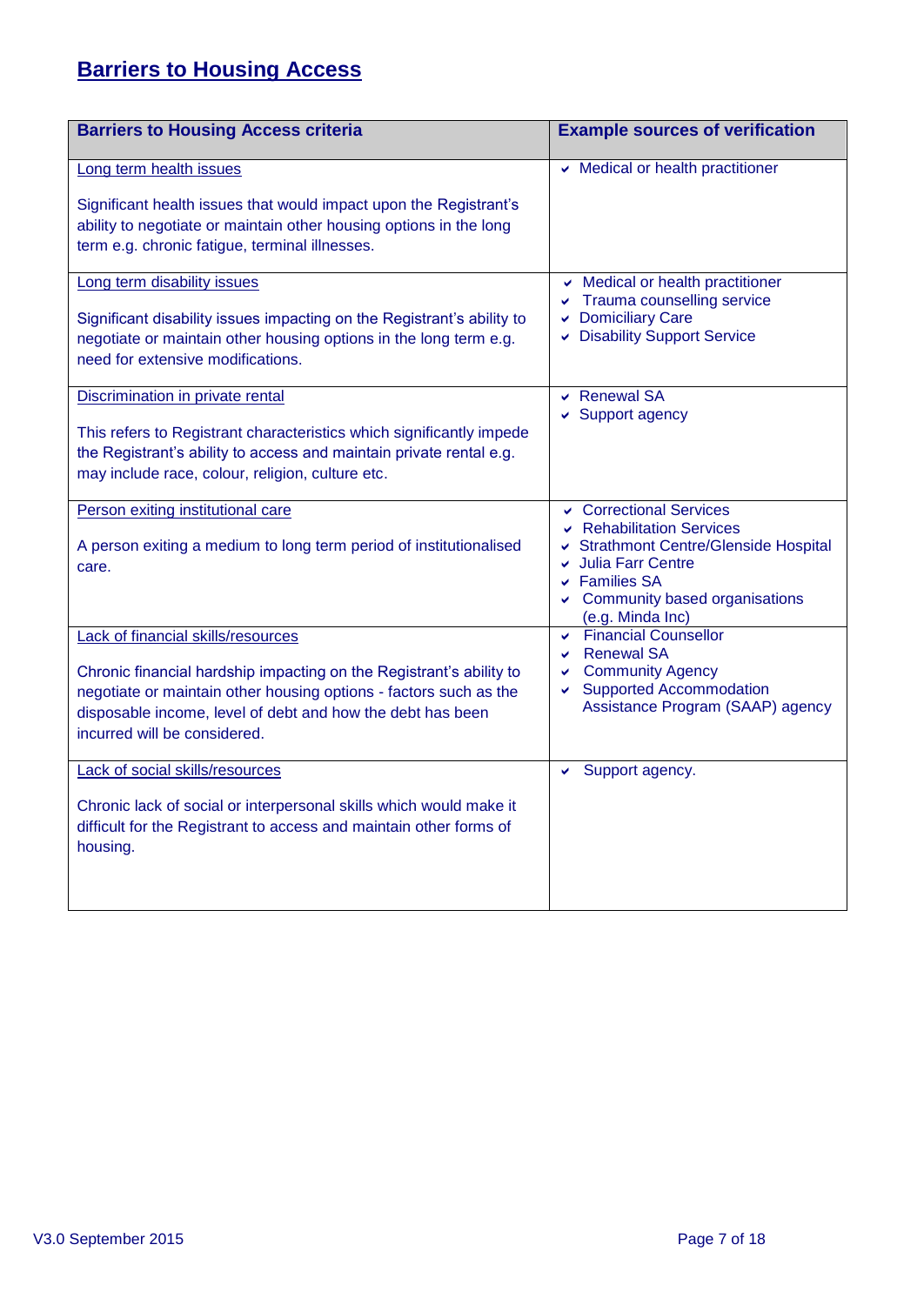# **Category 2 Automatic Entry Criteria**

| <b>Category 2 Automatic Entry criteria</b>                                                                                                                                                      | <b>Example sources of verification</b>                                                                                                                                     |
|-------------------------------------------------------------------------------------------------------------------------------------------------------------------------------------------------|----------------------------------------------------------------------------------------------------------------------------------------------------------------------------|
| Recipient of Disability Support Pension (DSP)                                                                                                                                                   | Centrelink proof of income<br>v.                                                                                                                                           |
| Recipient of Totally & Permanently Incapacitated Pension (TPI)                                                                                                                                  | Dept of Veterans Affairs proof of<br>income                                                                                                                                |
| Granted full refugee status within the last 2 years                                                                                                                                             | Department of Immigration<br>✔<br>documentation<br>Visas (codes 200, 201, 202 & 204<br>v<br>only)<br>Australian Refugee Association or<br>✔<br>other Refugee support body. |
| Note 1 – Registrants who received DSP immediately before moving to an aged pension will remain<br>eligible for Category 2 Automatic Entry as DSP recipients (providing Centrelink documentation |                                                                                                                                                                            |

supports this). ■ *Note 2* – Registrants who are approved to receive DSP but do not currently receive it (e.g. on Work Cover payments) are eligible for Category 2 Automatic Entry as DSP recipients (providing Centrelink documentation supports this).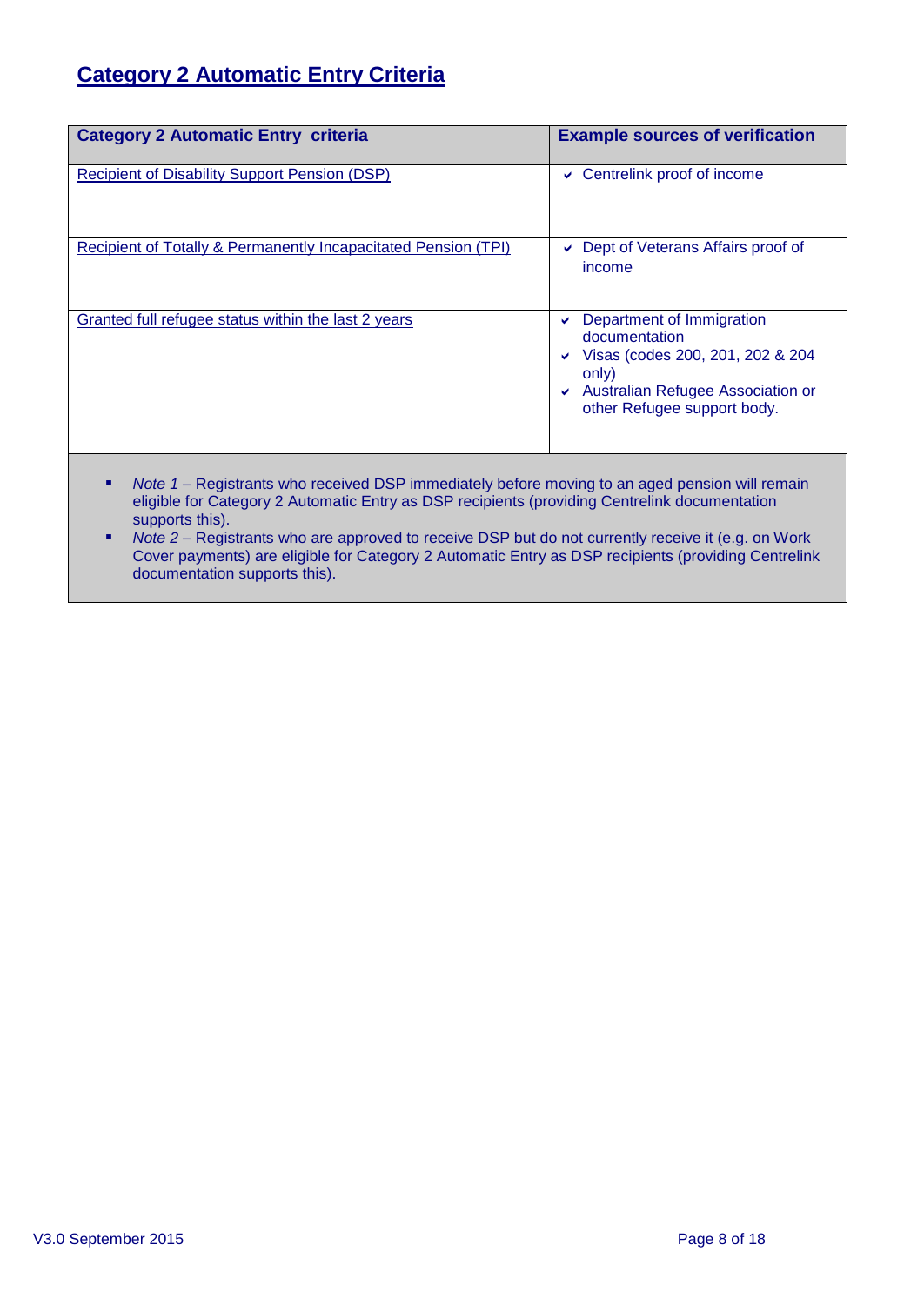| <b>Agency Details</b> |
|-----------------------|
|-----------------------|

| Name of agency:         |                                                                               |
|-------------------------|-------------------------------------------------------------------------------|
| <b>Contact officer:</b> |                                                                               |
| Address:                |                                                                               |
| Postcode:               |                                                                               |
| Telephone:              | Other:                                                                        |
| Agency file number:     |                                                                               |
|                         | <b>Customer Consent to Exchange Information</b> (to be completed by customer) |

|                                            | hereby give permission for                       |
|--------------------------------------------|--------------------------------------------------|
| <b>Agency Name:</b>                        | to provide the information given in this form to |
| <b>Junction &amp; Women's Housing Ltd.</b> |                                                  |

I understand this information will be used to assess my need for accommodation and to confirm any special housing requirements that I have. I further confirm that this information may be used by **Junction & Women's Housing Ltd.** for statistical purposes.

I also understand that if I do not provide all the information requested, **Junction & Women's Housing Ltd.** may not be able to assess my need for community housing, or confirm any special housing requirements that I may have.

In addition, I give permission for **Junction & Women's Housing Ltd.** to exchange information with Agency Name: <u>\_\_\_\_\_\_\_\_\_\_\_\_\_\_\_\_\_\_\_\_\_\_\_\_\_\_\_\_\_\_</u>\_ concerning the outcome of my Registration of Interest including the address of any property allocated to me and the tenancy start date.

I understand that I can withdraw this consent on written notice to **Junction & Women's Housing Ltd.**

Signature:\_\_\_\_\_\_\_\_\_\_\_\_\_\_\_\_\_\_\_\_\_\_\_\_\_\_\_\_\_\_\_ Date:\_\_\_\_\_\_\_\_\_\_\_\_\_\_\_\_\_\_\_\_\_\_\_

Please note

• If the customer does not have a current Registration of Interest lodged, an ROI form must be completed and returned with this form.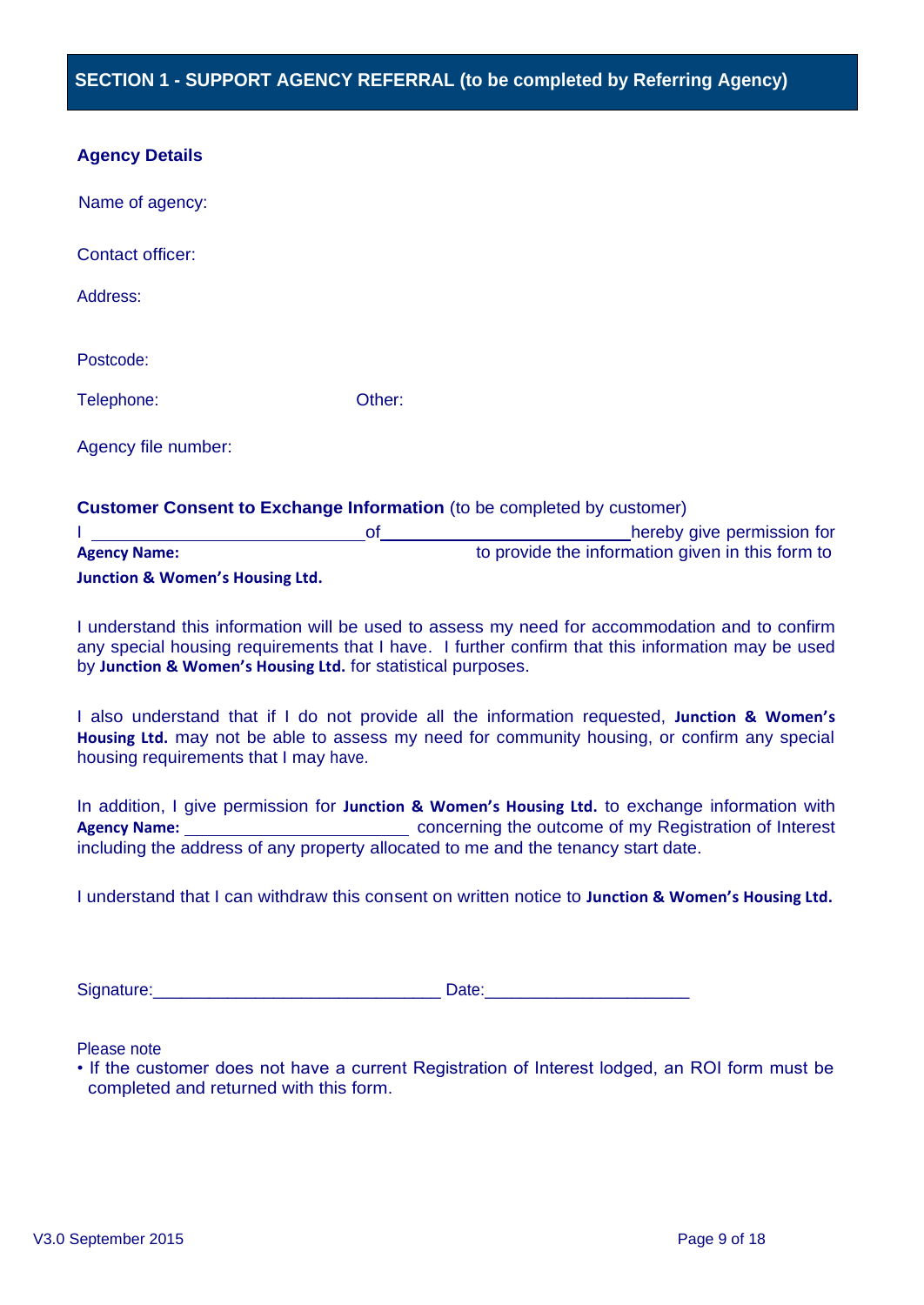| 1. How long has your agency had contact with the customer?<br>Enter details of length of support for this customer   |  |
|----------------------------------------------------------------------------------------------------------------------|--|
|                                                                                                                      |  |
|                                                                                                                      |  |
| 2. What is the reason for your agency's involvement with the customer?<br>Enter details of your agencies involvement |  |
|                                                                                                                      |  |
| 3. Does the customer need support to maintain their tenancy (e.g. budgeting, personal or<br>household care)?         |  |
| Yes<br><b>No</b>                                                                                                     |  |
| If yes, please provide details of any support required.<br>Enter details of support required to maintain tenancy     |  |
|                                                                                                                      |  |
|                                                                                                                      |  |
| 4. If support is required, will your agency provide this?                                                            |  |
| <b>No</b><br>Yes                                                                                                     |  |
| If no, do you know who will provide the support? Please give details<br>Enter details of support                     |  |
|                                                                                                                      |  |
|                                                                                                                      |  |
|                                                                                                                      |  |
| • If you are referring the customer only (i.e. if you are not providing support to the customer)                     |  |

- If you are referring the customer only (i.e. if you are not providing support to the customer) please forward this section (with documentation to substantiate the customer's circumstances) to the community housing provider.
- If you are providing supporting documentation, please refer to the Housing Needs Issues section.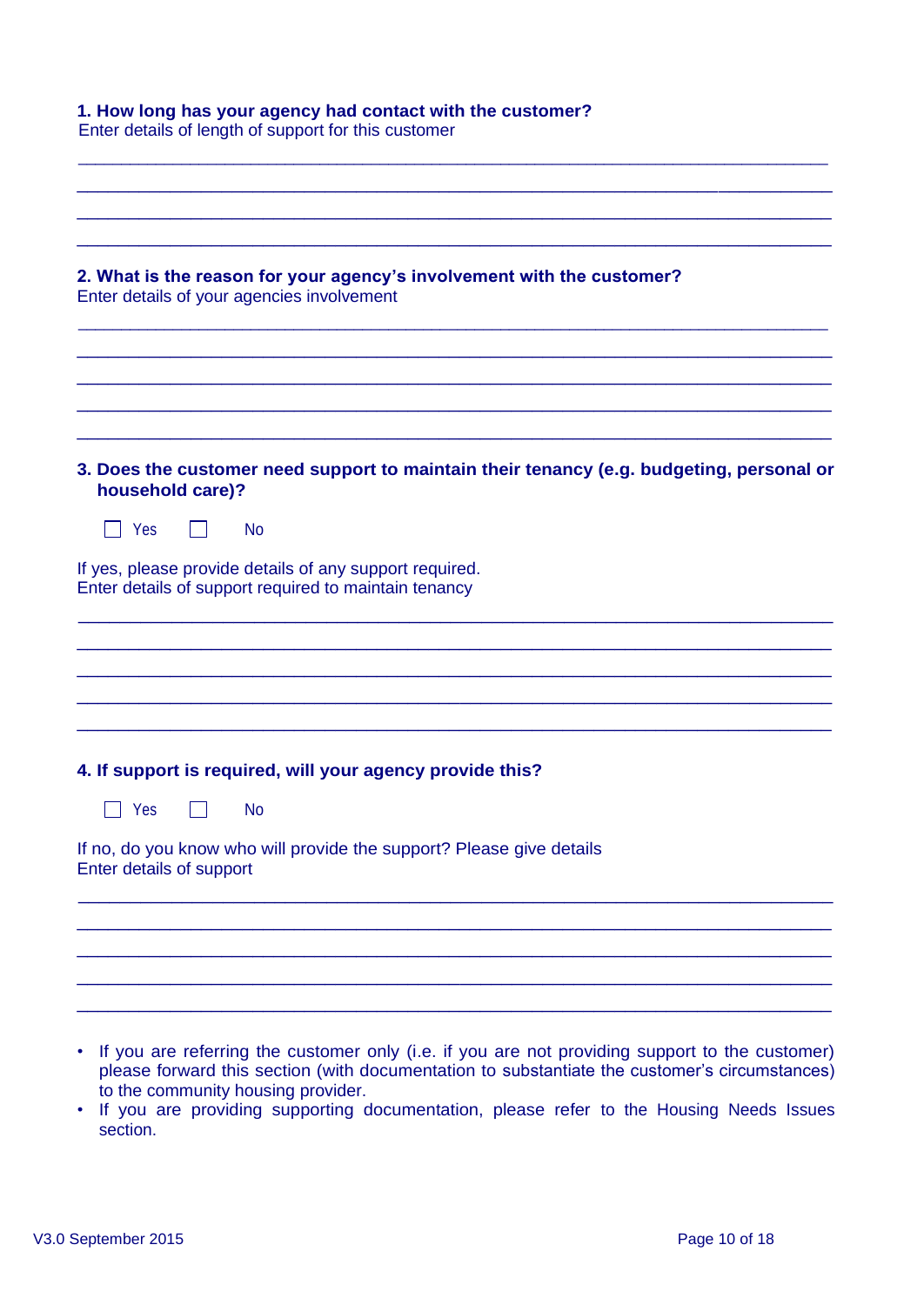# **SECTION 2 – HOUSING NEEDS ISSUES** (to be completed by Referring Agency or Community Housing Provider staff/officers)

# **1. Please tick**  $(\check{\phantom{x}})$  which of the following needs criteria apply to the customer's household *(x-ref responses to Qs 6 and 7 on ROI form)*

| <b>HOMELESS/AT RISK</b>                                                                                                                   |                                                |                                                                                         |
|-------------------------------------------------------------------------------------------------------------------------------------------|------------------------------------------------|-----------------------------------------------------------------------------------------|
| Victim of major crime                                                                                                                     |                                                | Life threatening situation at home $\Box$ Inadequately housed                           |
| <b>Homeless</b>                                                                                                                           | Natural disaster e.g. fire, flood              | Domestic/family violence                                                                |
| <b>Persistent harassment</b>                                                                                                              | Living in transitional or crisis accommodation |                                                                                         |
| If you ticked any of the above, please provide details and attach documentation to verify.<br>Enter details as per issues described above |                                                |                                                                                         |
| <b>ACCESS BARRIERS</b> (reasons why customer is unable to access/maintain private housing)                                                |                                                |                                                                                         |
| Long term health issues                                                                                                                   | Lack of financial skills/resources             | Long term disability issues                                                             |
| <b>Cultural or social issues</b>                                                                                                          | Discrimination in private rental               | Lack of social skills                                                                   |
| <b>Exiting institutional care</b>                                                                                                         |                                                |                                                                                         |
| If you ticked any of the above, please provide details and attach documentation to verify<br>Enter details as per issues described above  |                                                |                                                                                         |
| <b>OTHER ISSUES</b>                                                                                                                       |                                                |                                                                                         |
| <b>Disability Support Pension recipient</b>                                                                                               |                                                | Refugees in Aust less than 2 years                                                      |
| □ Totally & Permanently Incapacitated Pension recipient □ People exiting Direct Lease Housing                                             |                                                |                                                                                         |
| If you ticked any of the above, please attach documentation to verify.<br>attach documentation to verify                                  |                                                | If there are any EXCEPTIONAL CIRCUMSTANCES not listed above, please provide details and |
| Enter details as per issues described above or others not listed                                                                          |                                                |                                                                                         |
|                                                                                                                                           |                                                |                                                                                         |
|                                                                                                                                           |                                                |                                                                                         |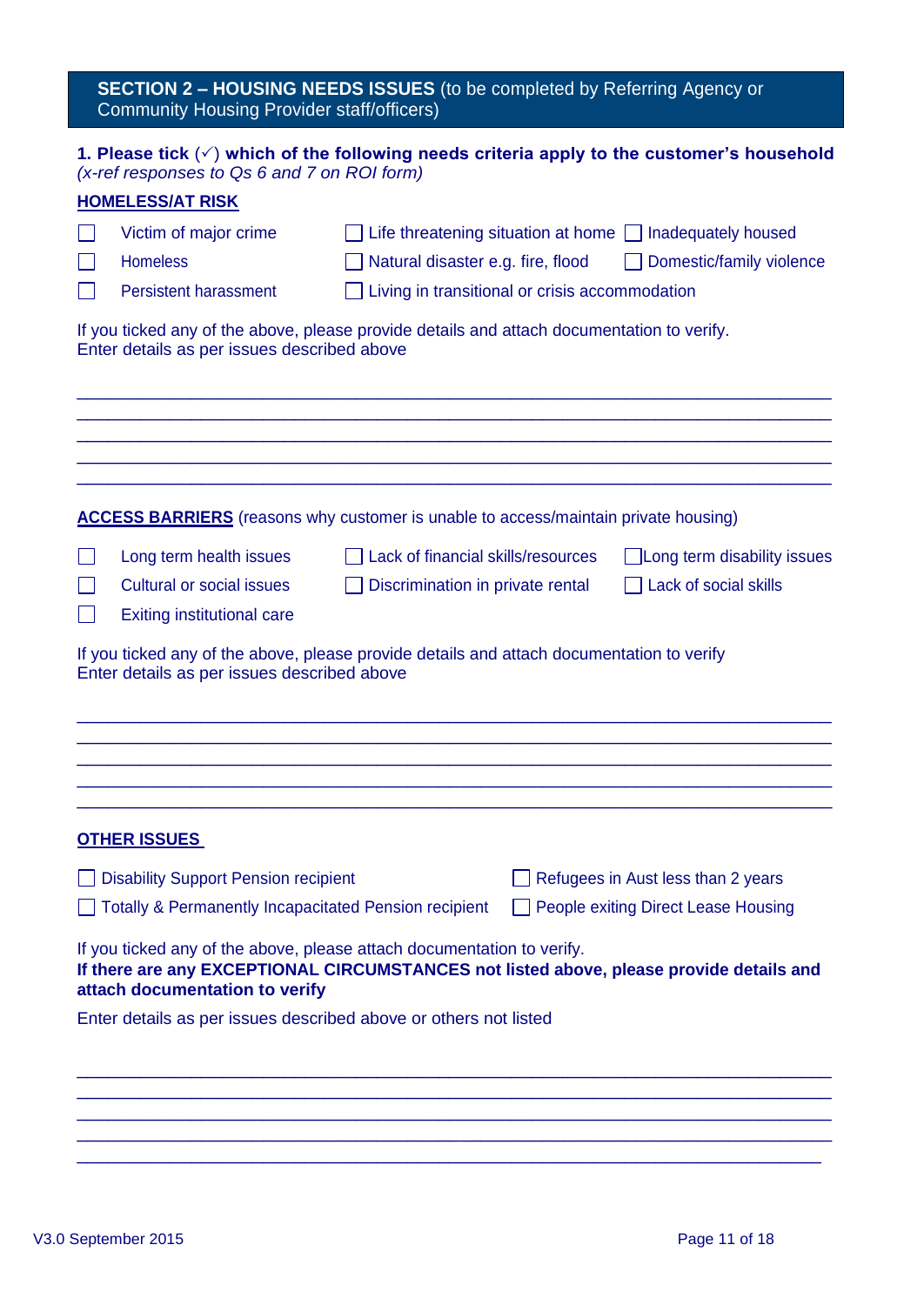# **TENANCY ISSUES**

(reasons why customer is unable to access/maintain private housing)

|                  | Irresolvable neighbor dispute                       | $\Box$ Health reasons                                                                                                                                                                  | Overcrowding |
|------------------|-----------------------------------------------------|----------------------------------------------------------------------------------------------------------------------------------------------------------------------------------------|--------------|
|                  | <b>Disability reasons</b>                           | Needs to be closer to supports                                                                                                                                                         |              |
|                  | Enter details as per tenancy issues described above | If you ticked any of the above, please provide details and attach documentation to verify                                                                                              |              |
|                  |                                                     | 2. How long can the customer stay in their current accommodation?                                                                                                                      |              |
| Form)            |                                                     | (If the customer is homeless, please provide details) (x-ref to response to Q 7a) and b) on ROI<br>Enter length of time and any reasons customer can/not stay in current accommodation |              |
|                  |                                                     | 3. Why is the customer's current accommodation unsuitable? (x-ref to response to Q 7c) on                                                                                              |              |
| <b>ROI Form)</b> | Enter reason current address unsuitable             |                                                                                                                                                                                        |              |
|                  |                                                     |                                                                                                                                                                                        |              |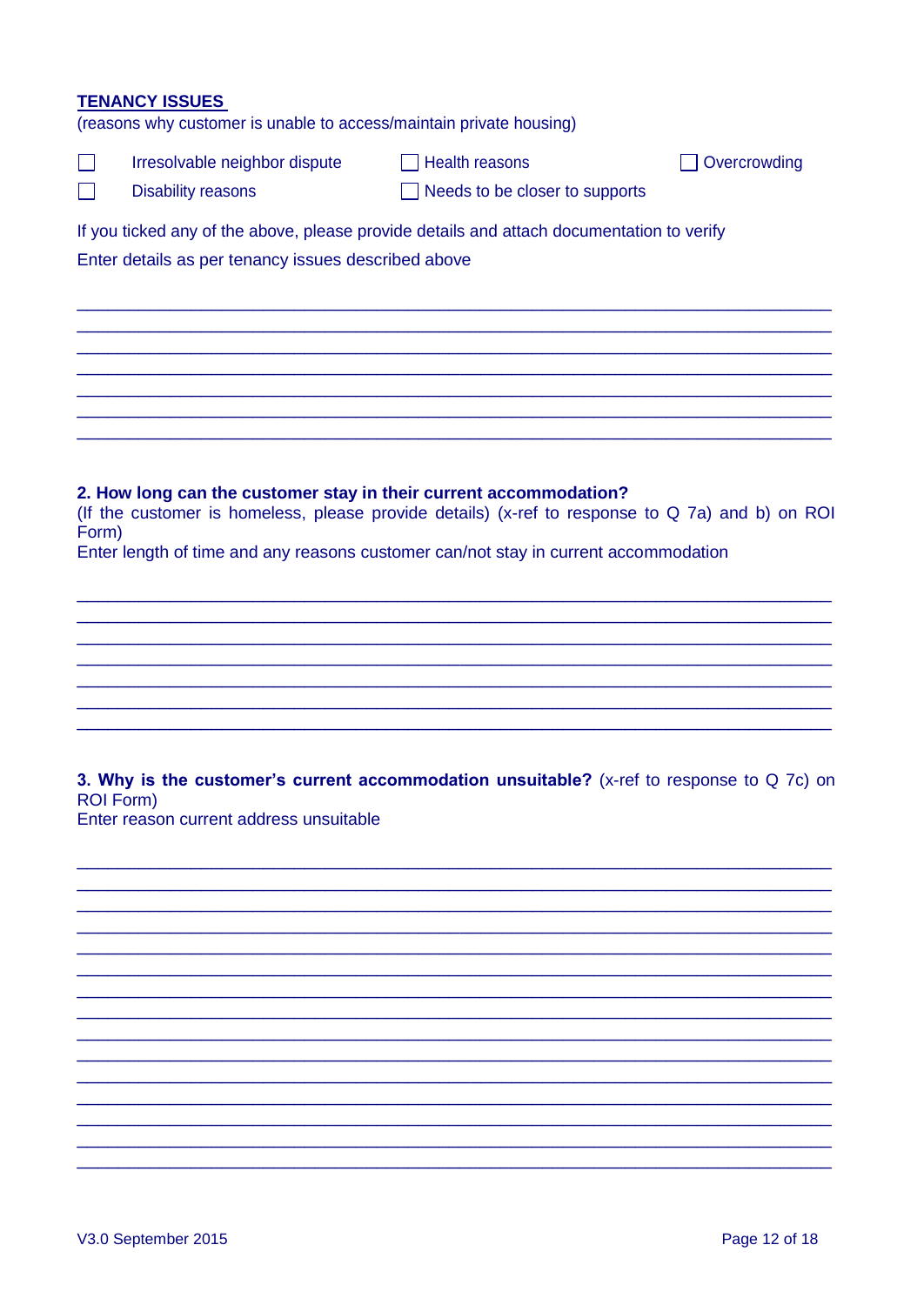## 4. Please provide details of where the customer has lived over the last 5 years (include reasons why they left).

E.g. 8/96 to 5/97, shared with friends at Enfield, left due to household conflict Enter previous address details

# 5. If the customer is experiencing financial difficulties please provide details

(Include financial counsellor's statement and bankruptcy details if applicable) (x-ref to response to Q7c) on ROI form)

Enter information regarding financial difficulties and supporting information.

# 6. Why is the customer unable to access or maintain other housing options?

(E.g. private rental, home ownership, supported accommodation) (x-ref response to Q7f) on ROI form)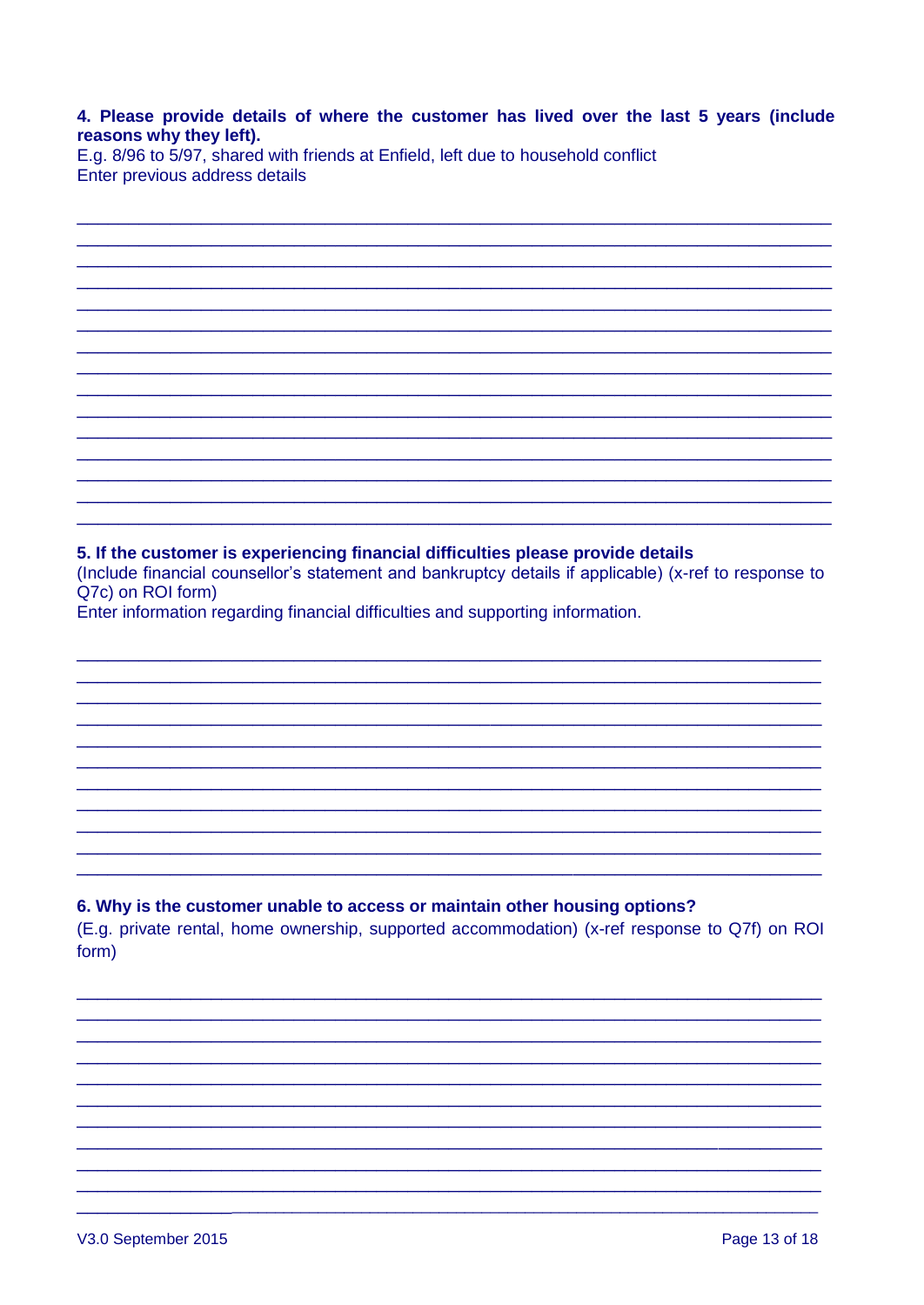7. Why does the customer need to move? (x-ref response to Q7c) on ROI form) Note: Refer to Access Barriers or Tenancy Issues when addressing this question Enter reasons

| 8. If there are any other issues, please describe.<br>Enter issue/s and description/s |          |           |
|---------------------------------------------------------------------------------------|----------|-----------|
|                                                                                       |          |           |
|                                                                                       |          |           |
|                                                                                       |          |           |
|                                                                                       |          |           |
|                                                                                       |          |           |
|                                                                                       |          |           |
|                                                                                       |          |           |
|                                                                                       |          |           |
|                                                                                       |          |           |
|                                                                                       |          |           |
|                                                                                       |          |           |
|                                                                                       |          |           |
| 9. Verification attached to support needs criteria?                                   |          |           |
| Homeless issues                                                                       | Yes<br>۰ | <b>No</b> |
| Safety issues (At Risk)                                                               | Yes      | <b>No</b> |
| Health/Disability issues                                                              | Yes      | No        |

**Financial issues** 

Other issues

i.

**Social/Cultural issues** 

**Exceptional circumstances** 

Public or Aboriginal Rental Housing Program tenancy issues

| Yes | $\mathsf{I}$ | No |
|-----|--------------|----|
| Yes | I I          | No |
| Yes | $\mathsf{L}$ | No |
| Yes | I.           | No |

 $\Box$ 

Yes

 $\Box$ 

 $\Box$ 

 $\Box$ 

 $\Box$ 

 $\Box$ 

**No**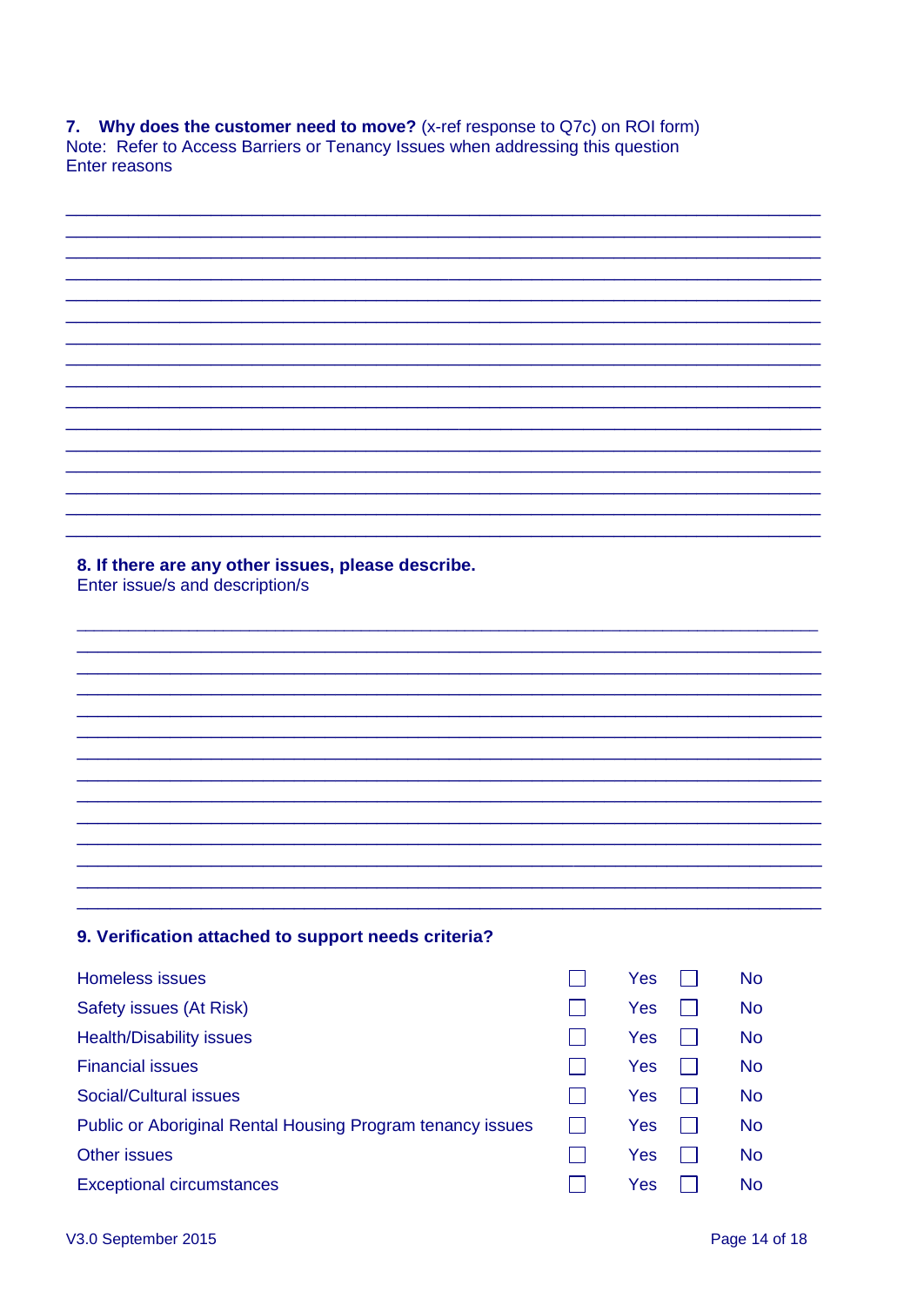# 10. Please list names and addresses of those providing verification

Enter name/s and address/es of person/s providing verification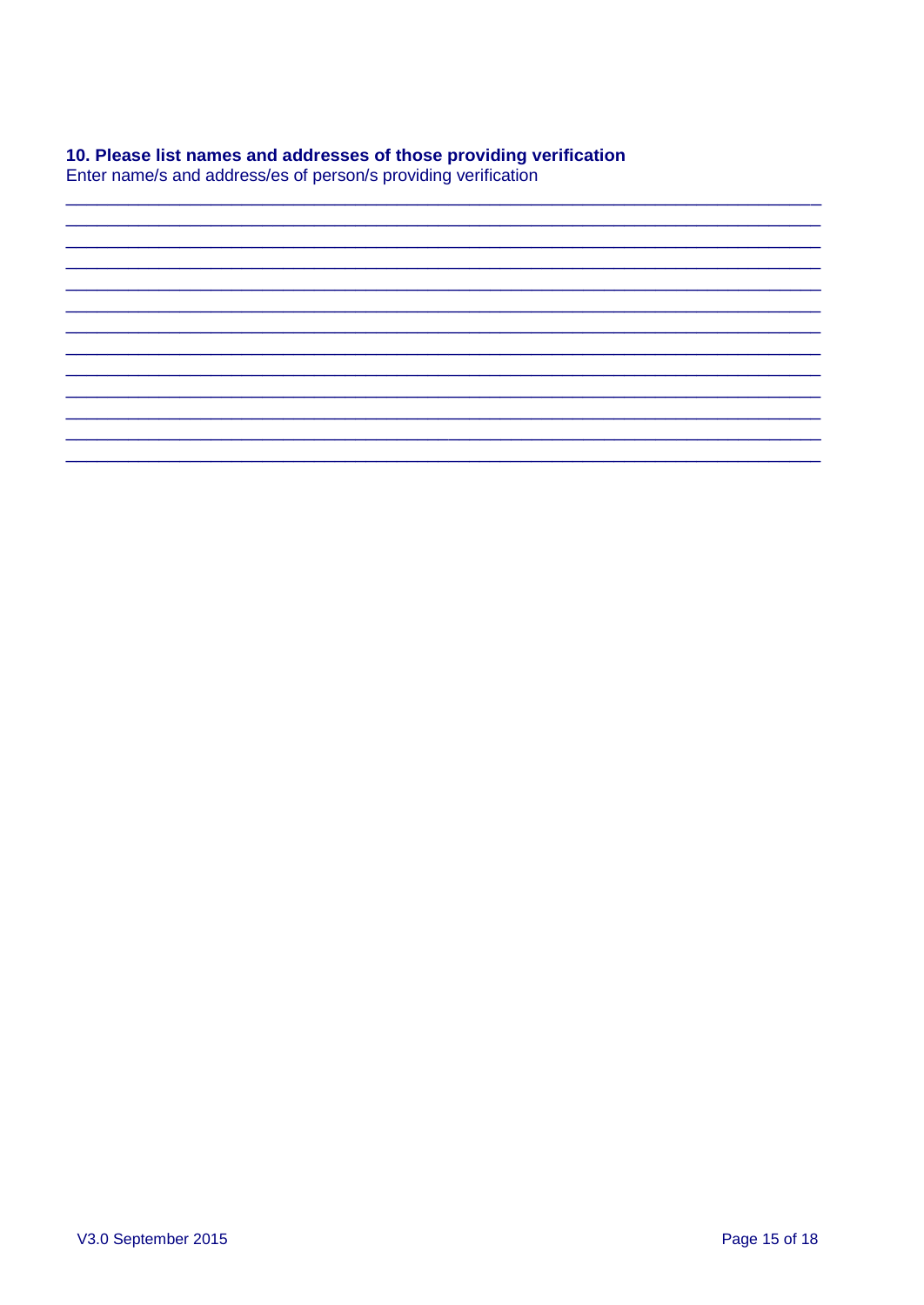## **Customer Declaration**

- $\vee$  I declare that all information I have given is true and correct.
- I warrant that all persons named on this form are aware that their personal information is being disclosed as described above and consent accordingly.
- I understand that I may become ineligible if my circumstances change.
- I consent to personal information I provide being disclosed within and between Renewal SA, Community Housing Providers and other registered non-government housing providers for the purposes of determining my category of need and eligibility for Community Housing.
- I understand that if housed by an organisation other than the Community Housing Provider undertaking this Needs Assessment that all files relating to my registration may be transferred to the organisation with whom I have been housed.
- I understand that any assistance obtained on the basis of incorrect information supplied by me may be withdrawn and/or subject to repayment.
- I authorise the Community Housing Provider or Renewal SA to make enquiries to find out my new address and consent to details of my new address being supplied to Renewal SA if I move address without notifying Renewal SA and I have an outstanding debt to the SA Housing Trust.
- I understand that the Community Housing Provider and Renewal SA will keep the information I provide in this form confidential, except as required by Act of Parliament or Court Order, or where disclosure is authorised by me, or where authorised by the State Government Information Privacy Principles.
- I understand that I may access the information I have provided, by contacting this Community Housing Provider or Renewal SA office where appropriate.

I consent to this information being shared electronically with another Community Housing Provider with whom I may be eligible for. Yes/No (*please circle*)

I consent to this information ONLY being shared via the phone or in hard copy only with another Community Housing Provider with whom I may be eligible for. Yes/No (*please circle*)

## **Customer's Signature**

**Date** 

## **Agency Declaration**

## **Agency Staff Signature**

**Date** 

This form has been completed with the information the customer supplied to me. I have explained the above points to the customer, and s/he has agreed that s/he has understood.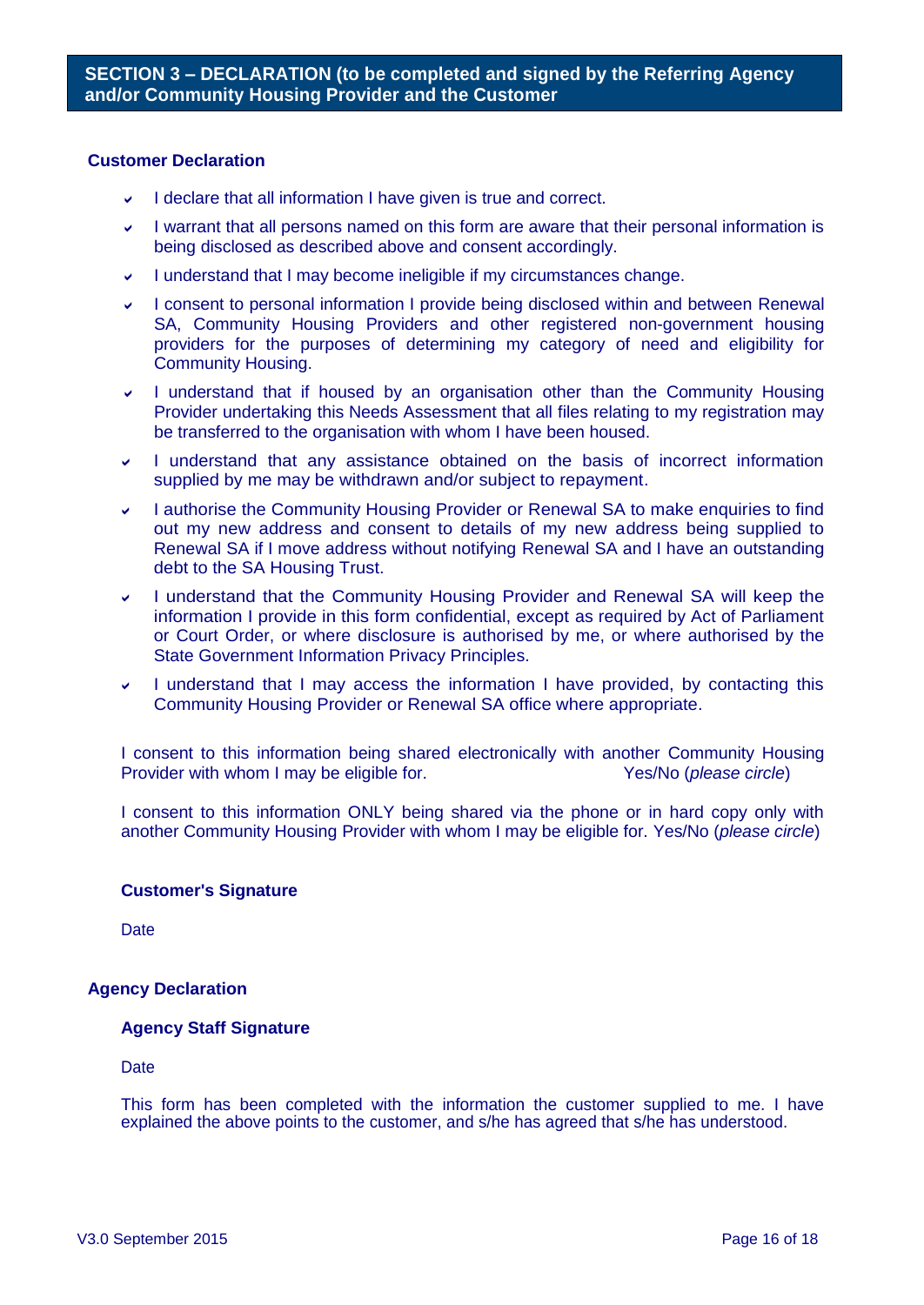**SECTION 4 – HOUSING NEEDS OUTCOME (to be completed by the Community Housing Provider only)**

**11. From the customer's responses and supporting documentation provided, does one or more of the criteria listed for Category 1 (see pg 3) apply to the customer?** 

| Yes | N٥ |
|-----|----|
|-----|----|

**12. From the customer's responses and supporting documentation provided, does one or more of the criteria listed for Category 2 (see pg 4) apply to the customer?**

 $\Box$  Yes  $\Box$  No

# **Assessment Matrix**

| Answered Yes to Q11 and Yes to Q12     | <b>Category 1</b> |
|----------------------------------------|-------------------|
| Answered Yes to Q11 and No to Q12      | <b>Category 3</b> |
| Answered No to Q11 and Yes to Q12      | <b>Category 2</b> |
| Answered <b>No to both</b> Q11 and Q12 | <b>Category 3</b> |

# **13. Which category do you recommend based on the above assessment matrix?**

**Category:** Category: Category must be entered against the Registration of Interest on the Community Housing Customer Register) Enter your reason/s for the decision

\_\_\_\_\_\_\_\_\_\_\_\_\_\_\_\_\_\_\_\_\_\_\_\_\_\_\_\_\_\_\_\_\_\_\_\_\_\_\_\_\_\_\_\_\_\_\_\_\_\_\_\_\_\_\_\_\_\_\_\_\_\_\_\_\_\_\_\_\_\_\_\_\_\_\_\_\_\_\_\_\_\_\_\_\_\_\_\_\_\_ \_\_\_\_\_\_\_\_\_\_\_\_\_\_\_\_\_\_\_\_\_\_\_\_\_\_\_\_\_\_\_\_\_\_\_\_\_\_\_\_\_\_\_\_\_\_\_\_\_\_\_\_\_\_\_\_\_\_\_\_\_\_\_\_\_\_\_\_\_\_\_\_\_\_\_\_ \_\_\_\_\_\_\_\_\_\_\_\_\_\_\_\_\_\_\_\_\_\_\_\_\_\_\_\_\_\_\_\_\_\_\_\_\_\_\_\_\_\_\_\_\_\_\_\_\_\_\_\_\_\_\_\_\_\_\_\_\_\_\_\_\_\_\_\_\_\_\_\_\_\_\_\_ \_\_\_\_\_\_\_\_\_\_\_\_\_\_\_\_\_\_\_\_\_\_\_\_\_\_\_\_\_\_\_\_\_\_\_\_\_\_\_\_\_\_\_\_\_\_\_\_\_\_\_\_\_\_\_\_\_\_\_\_\_\_\_\_\_\_\_\_\_\_\_\_\_\_\_\_ \_\_\_\_\_\_\_\_\_\_\_\_\_\_\_\_\_\_\_\_\_\_\_\_\_\_\_\_\_\_\_\_\_\_\_\_\_\_\_\_\_\_\_\_\_\_\_\_\_\_\_\_\_\_\_\_\_\_\_\_\_\_\_\_\_\_\_\_\_\_\_\_\_\_\_\_ \_\_\_\_\_\_\_\_\_\_\_\_\_\_\_\_\_\_\_\_\_\_\_\_\_\_\_\_\_\_\_\_\_\_\_\_\_\_\_\_\_\_\_\_\_\_\_\_\_\_\_\_\_\_\_\_\_\_\_\_\_\_\_\_\_\_\_\_\_\_\_\_\_\_\_\_ \_\_\_\_\_\_\_\_\_\_\_\_\_\_\_\_\_\_\_\_\_\_\_\_\_\_\_\_\_\_\_\_\_\_\_\_\_\_\_\_\_\_\_\_\_\_\_\_\_\_\_\_\_\_\_\_\_\_\_\_\_\_\_\_\_\_\_\_\_\_\_\_\_\_\_\_ \_\_\_\_\_\_\_\_\_\_\_\_\_\_\_\_\_\_\_\_\_\_\_\_\_\_\_\_\_\_\_\_\_\_\_\_\_\_\_\_\_\_\_\_\_\_\_\_\_\_\_\_\_\_\_\_\_\_\_\_\_\_\_\_\_\_\_\_\_\_\_\_\_\_\_\_ \_\_\_\_\_\_\_\_\_\_\_\_\_\_\_\_\_\_\_\_\_\_\_\_\_\_\_\_\_\_\_\_\_\_\_\_\_\_\_\_\_\_\_\_\_\_\_\_\_\_\_\_\_\_\_\_\_\_\_\_\_\_\_\_\_\_\_\_\_\_\_\_\_\_\_\_ \_\_\_\_\_\_\_\_\_\_\_\_\_\_\_\_\_\_\_\_\_\_\_\_\_\_\_\_\_\_\_\_\_\_\_\_\_\_\_\_\_\_\_\_\_\_\_\_\_\_\_\_\_\_\_\_\_\_\_\_\_\_\_\_\_\_\_\_\_\_\_\_\_\_\_\_ \_\_\_\_\_\_\_\_\_\_\_\_\_\_\_\_\_\_\_\_\_\_\_\_\_\_\_\_\_\_\_\_\_\_\_\_\_\_\_\_\_\_\_\_\_\_\_\_\_\_\_\_\_\_\_\_\_\_\_\_\_\_\_\_\_\_\_\_\_\_\_\_\_\_\_\_ \_\_\_\_\_\_\_\_\_\_\_\_\_\_\_\_\_\_\_\_\_\_\_\_\_\_\_\_\_\_\_\_\_\_\_\_\_\_\_\_\_\_\_\_\_\_\_\_\_\_\_\_\_\_\_\_\_\_\_\_\_\_\_\_\_\_\_\_\_\_\_\_\_\_\_\_ \_\_\_\_\_\_\_\_\_\_\_\_\_\_\_\_\_\_\_\_\_\_\_\_\_\_\_\_\_\_\_\_\_\_\_\_\_\_\_\_\_\_\_\_\_\_\_\_\_\_\_\_\_\_\_\_\_\_\_\_\_\_\_\_\_\_\_\_\_\_\_\_\_\_\_\_ \_\_\_\_\_\_\_\_\_\_\_\_\_\_\_\_\_\_\_\_\_\_\_\_\_\_\_\_\_\_\_\_\_\_\_\_\_\_\_\_\_\_\_\_\_\_\_\_\_\_\_\_\_\_\_\_\_\_\_\_\_\_\_\_\_\_\_\_\_\_\_\_\_\_\_\_